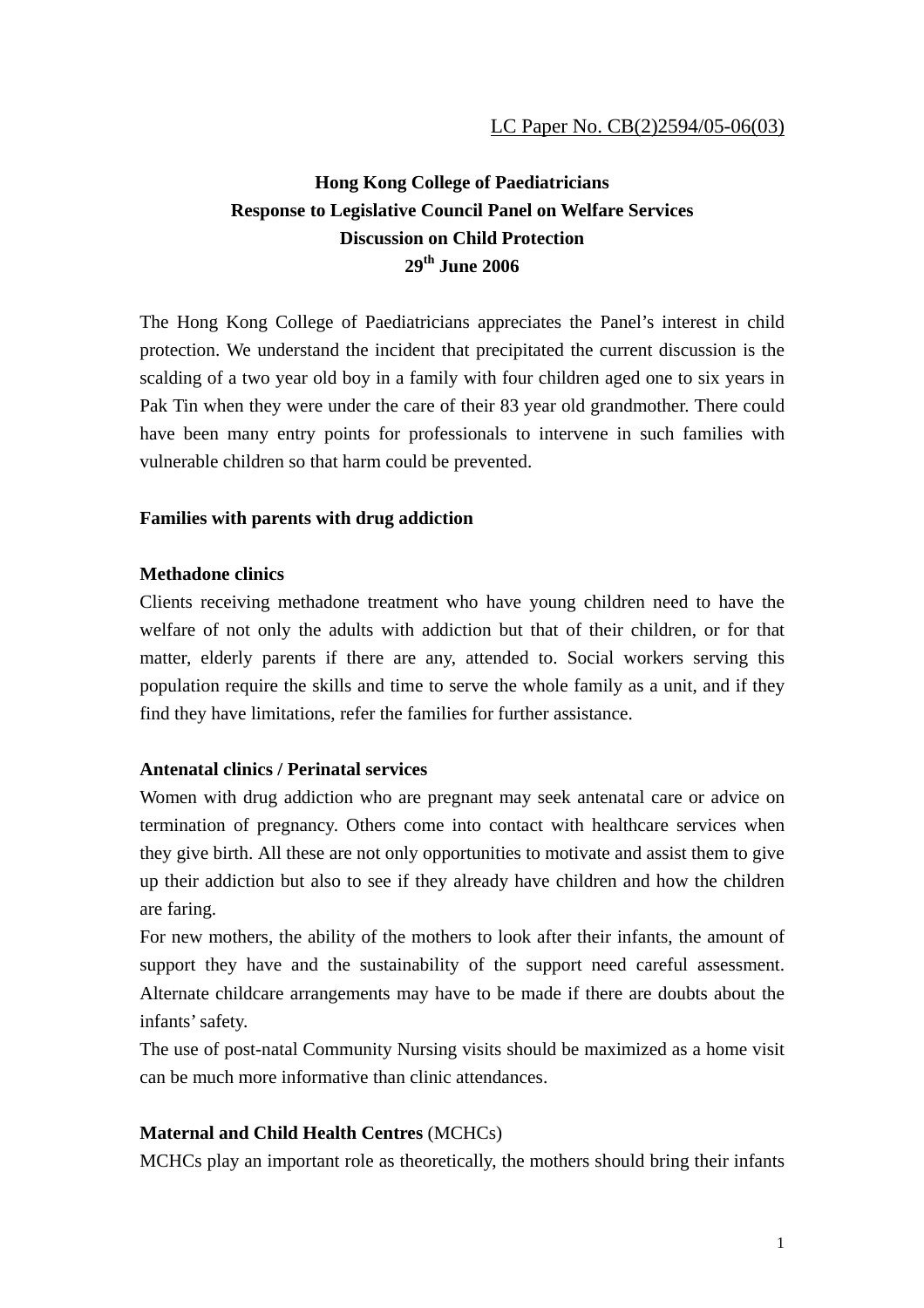for regular visits to the centres from soon after birth. Apart from having the children immunized, MCHCs are taking a holistic view to the children's growth and development. Should the mothers miss appointments, close liaison with social services is essential to trace defaulters.

### **Primary Care Practitioners**

Children are periodically brought to medical practitioners for health reasons. An alertness to the quality of childcare and their general wellbeing and making necessary referrals when social needs are identified may prevent precarious situations deteriorating and children coming into actual harm.

#### **Integrated Family Service Centres**

In practice, these families are likely to be unstable and default clinic / office appointments. Professional outreach is required to assess the welfare of the infants and older siblings if any and also the home environment. When issues of child protection are in question, unmotivated, difficult parents' claim that they have no problems and do not need services cannot be taken as an opportunity to close or discharge the case. While offering assistance, when working with these families, there should be clear targets of improvement with a time frame. There should be a limit to our tolerance of lapses in appropriate care. To a certain extent it may be true that it is "easier" to remove a child than seek improvement within the family. Professionals are treading a more difficult path seeking behavioural changes and keeping the family "intact". We have to be aware that children are at risk and miss out on opportunities to grow and develop while we give repeated allowances to the adults to amend or change. Few parents profess they do not love their children or do not defend their rights as parents but each child also has the basic right to survival, protection, development and participation. This is a delicate balance. There should be no hesitation to seek help, advice or support from other professionals like the Family and Child Protective Services Unit or invoke Care or Protection Orders if thought necessary. Child abuse and neglect involve not only acts of commission but that of omission, that which have already impaired the child's physical and psychological health and development, or that which endanger the child's physical and psychological health and development. Waiting for clearcut signs of abuse to take action may be too late.

#### **Nurseries / Kindergartens / Schools**

Childcare workers and teachers have a good opportunity to observe the care children are receiving from their guardians. Much is revealed from the children's behaviour or physical state. We do sympathize with families in difficulties. It is important to feed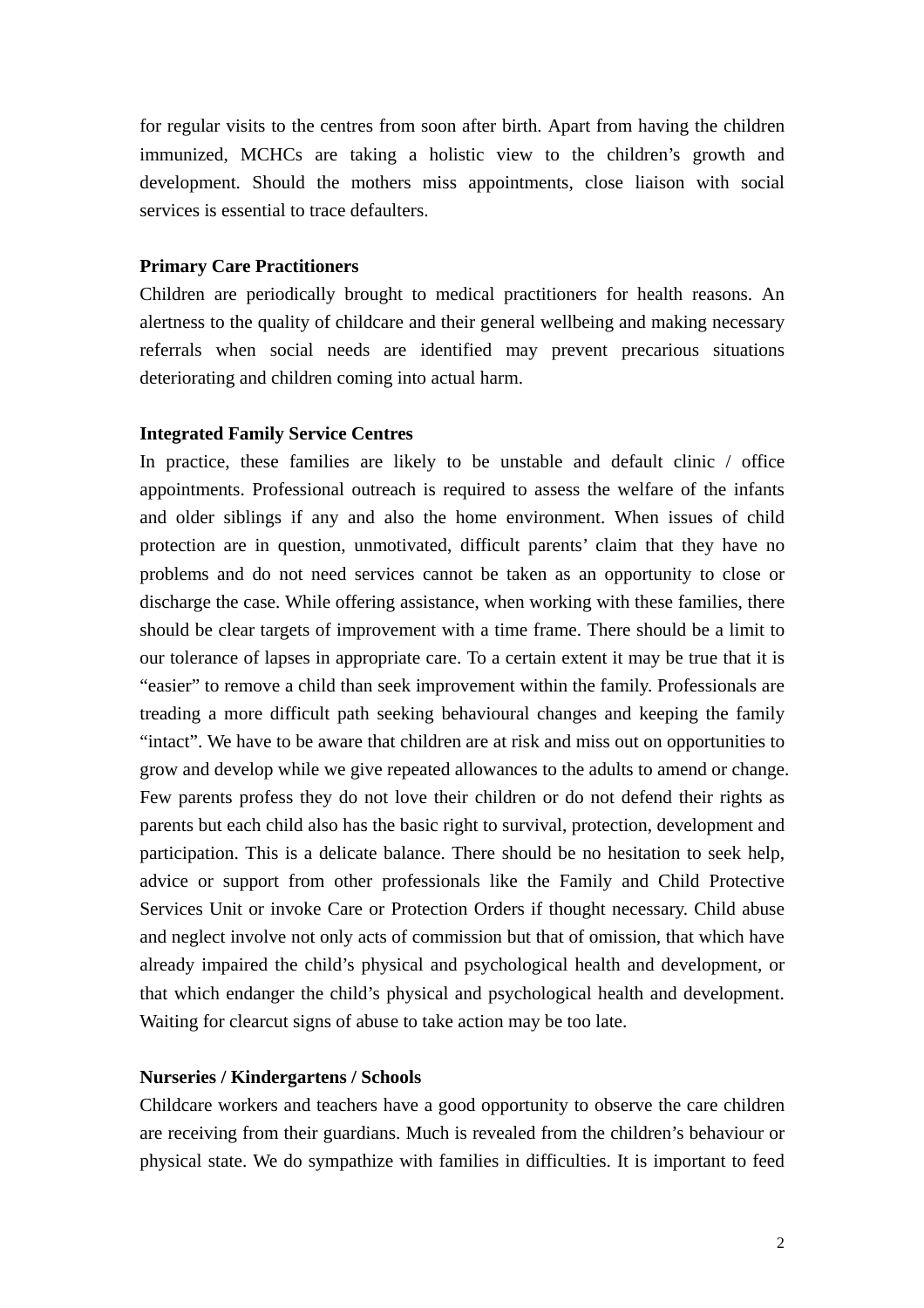children who appear perpetually hungry, clean those who appear to need a bath, keep them company when caretakers are repeatedly late to take them home. It is even more important to sort out why these children are hungry, deficient in personal hygiene and always the last to leave and enlist the help of social services as necessary. We are not prying into other people's privacy but protecting children. For irregular school attenders, or prolonged absentees, the mutual hope between the Education and Social Welfare sectors for each other to act does little to remedy the situation although there may be a sigh of relief when the children reach fifteen.

## **Social Security**

There are many reasons why families apply for Comprehensive Social Security Assistance. While respecting these families' confidentiality to their circumstances, officers who are trained to be sensitive to these families' other needs especially that of their children and have the know-how to make appropriate referrals to social services may well prevent many family tragedies. Under normal circumstances children are their parents' prime responsibility but for parents who have difficulties managing their finance, there needs to be means to ensure the social security assistance designated for the children is enjoyed by the children.

## **Mandated Therapy**

Currently Care or Protection Orders for children in need allow for supervised access by social workers to the children but do not mandate the child carers to receive help themselves. To truly protect the children we need to study how parents who want to continue to care for their children can be mandated to receive counseling or therapy.

## **Mulitdisciplinary Co-operation and Community Input**

It is no mean task to ensure children living in adversity grow and develop to their full potential. Professionals need to communicate, co-operate with and support each other both in the provision of services and the monitoring of the effect of such services. For the children it is essential that the monitoring includes not only their physical provisions such as food, clothings, hygiene and home safety but also their developmental and emotional wellbeing.

It is heartening to see the community concern bestowed on families after their difficulties are revealed. It would be even more heartening if our community is sensitive to the welfare of children around us and mobilizes support before these children face preventable mishaps.

## **Child Policy, Child Commission, Child Fatality / Serious Case Reviews**